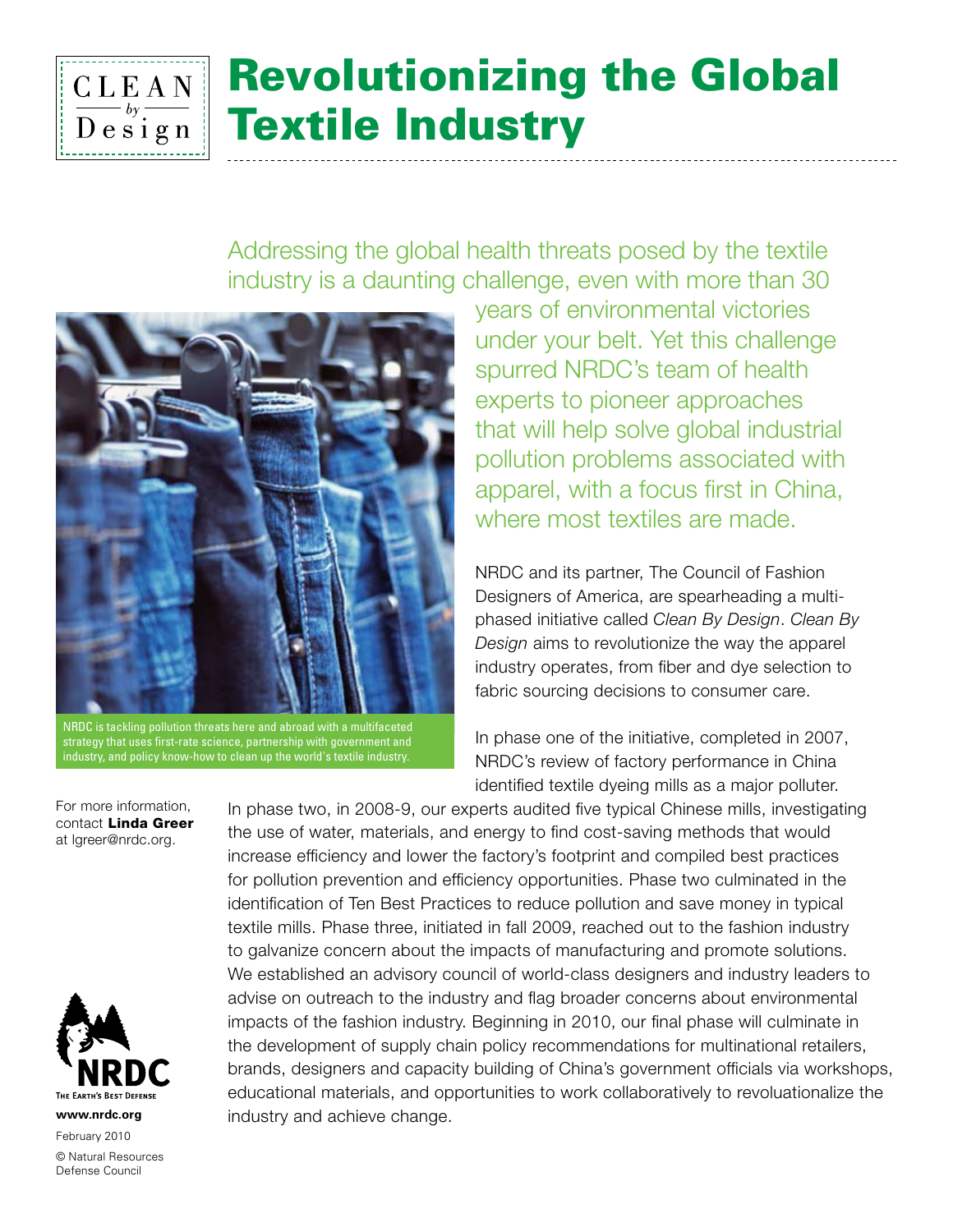Phase One Completed 2007: Reviewing environmental performance of Chinese factories

In 2007, NRDC undertook a review of China's GreenWatch program, a public environmental performance rating system for factories in Jiangsu—one of China's most environmentally progressive industrialized provinces.

Working with key provincial partners and the World Bank, we collected the ranking results for more than 12,000 industrial and commercial operations. We translated the data and entered it into an electronic database that could then be analyzed. Armed with this data, NRDC zeroed in on textiles, one of the two most polluting sectors in the region.

Representing nearly 25 percent of the province's most polluting facilities, textile factories are also notorious energy hogs, burning large amounts of coal to heat water and make steam for the dyeing and washing processes. And they are extremely water intensive. The worst of these factories were in substantial violation of the law, and many more were operating grossly inefficiently.

NRDC brought the list of severely polluting factories to key multinational corporations headquartered in the United States and asked them to investigate whether any factories in their supply chain were on the list of major violators.

After a series of introductory meetings, a number of apparel retailers and designers expressed great interest in working with NRDC to address these problems.

#### What can be done?

Designers and retailers can use their influence to tell any of their suppliers in violation of Chinese rules that they are not eligible for continued business unless they come into compliance. They can provide information on low-cost efficiency improvements to protect the environment and help the bottom line. They can make better selections of fibers and dyes to reduce environmental impact at the drawing board.

Finally, designers and retailers can join with NRDC to craft solutions on the ground, reinforcing and expanding the capacity of China's environmental infrastructure for long-term results that could extend well beyond the impact of a single factory.

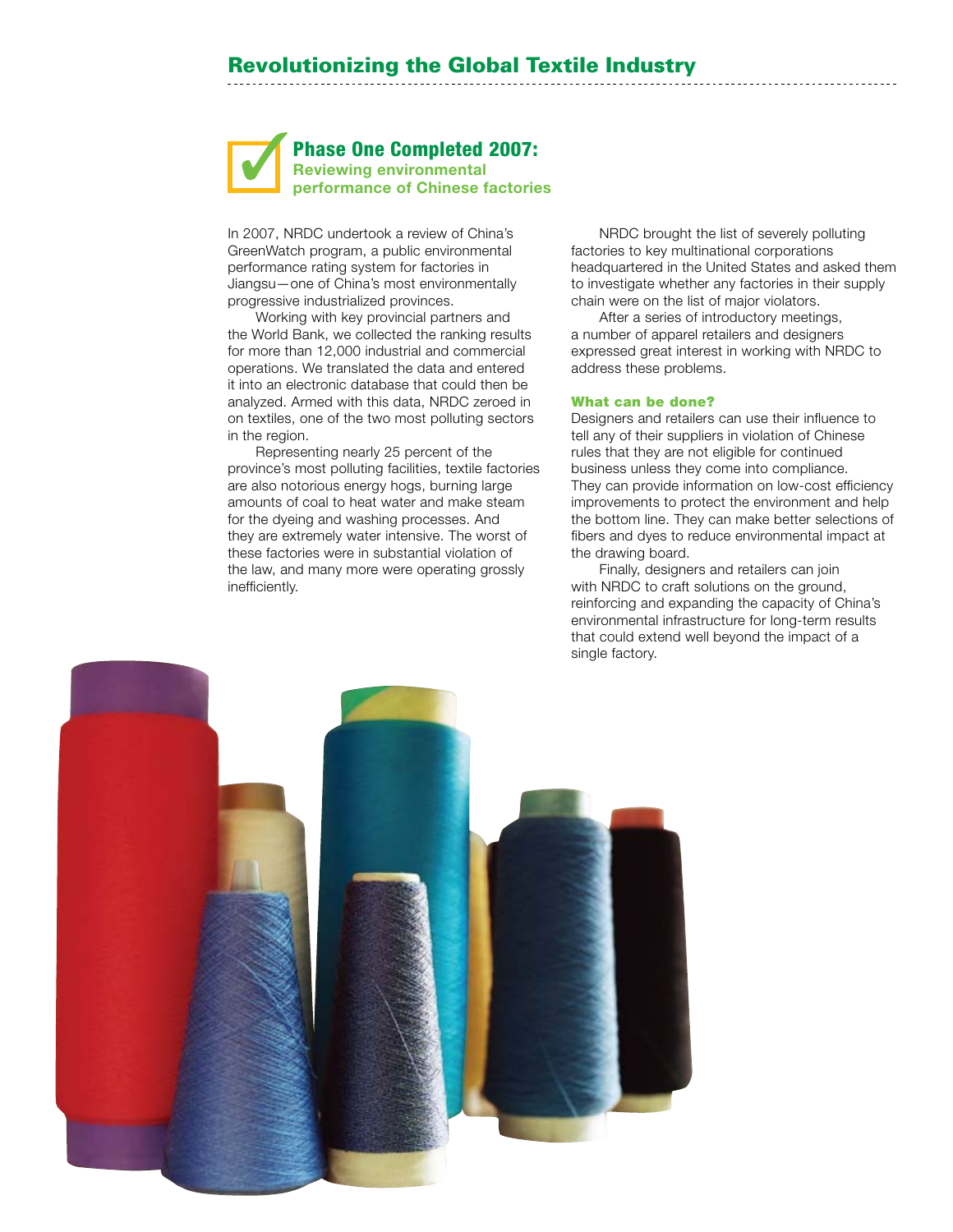

## Phase Two Completed 2009: Auditing Chinese textile mills

# to identify cost-saving and pollution-reducing measures

Building on more than two years of working with provincial governments in China on information disclosure and initial fact finding missions to over a dozen Chinese fabric mills and dye houses, NRDC's team launched a series of in-depth assessments of typical polluting textile dyeing mills. The assessments aimed to investigate the use of water, chemicals, and energy to find costsaving methods that would also curb air and water pollution and increase efficiency of water and energy use. And the findings are fascinating.

The bad news is that the lack of attention in the typical Chinese textile factory is causing large, negative environmental impacts. But the good news is that there are considerable opportunities for low-cost and cost-saving improvements that will dramatically reduce impact.

For example, three key areas where increased efficiencies will lead to improvements are:, color matching, improved steam management, and reuse of hot water.

#### Improvements in Color Matching:

Greater attention to successful 'first-time dyeing' will yield big savings in both cost and environmental impact. Every time a fabric dye run doesn't match the color specified by the buyer, all the water, steam, dye and production time that went into the first attempt is wasted. Typically five or even ten percent of production never qualifies, no matter how many times it is run. Greater attention to housekeeping details such as accurate dye weighing and cleaner dye kitchens, as well as better control of pH, temperature, and other process parameters, will deliver great improvements.

#### Improvements in Steam Management:

Steam production is a major use of energy at a textile mill. NRDC's assessments revealed a general lack of insulation of the steam transport equipment as well as poor maintenance of steam traps, which allows live steam to escape, wasted. Improvements in these and other areas can lead to reductions in coal use of up to nearly 30 percent at the mill with initiatives that pay themselves back in 8 months or less.

### Where are the Heaviest Impacts?

The four heaviest impact areas of the fashion/apparel industry:



Re-use of process water: Large quantities of hot water are used to manufacture textiles, up to 200 tons of water per ton of textiles in our audits. And this water is often simply flushed away, wasting both the heat and the water resource itself. Heat exchangers can be installed to re-use the energy from the hot rinse wastewater; these devices use the temperature of the out-going water to pre-heat the incoming water for the next hot rinse. In addition, hot water from condensed steam, valuable both for its high heat content and purity, can be re-used in the process, again with simple measures that pay themselves back in less than six months. Finally, clean rinse water from the final rinse can be beneficially recycled and reused at the start of the rinse process. Taken together with improved maintenance and leak fixing, these opportunities can reduce water consumption by almost 25 percent.

In 2008, Redbud Textile Technology Company in City, Jiangsu Province became the first to adopt Clean by Design recommendations. By implementing only three of the Ten Best Practices, the mill reduced its water use by 23 percent and its coal use by 11 percent at a total one-time cost of \$72,000. The investment was recouped through savings in a little over one month. Savings now accrue at over \$840,000 annually.